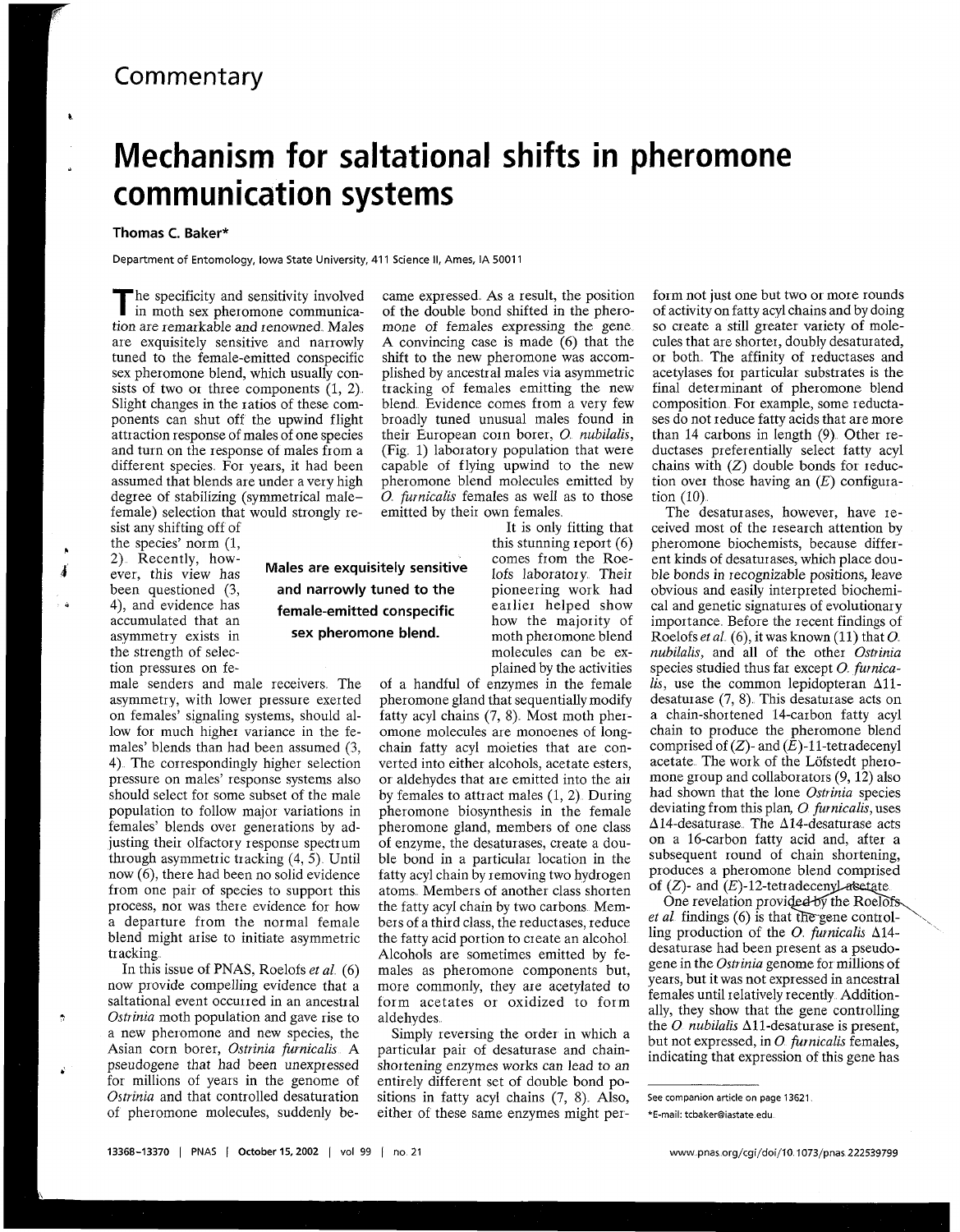

Fig. 1. Females of the European corn borer, *O. nubilalis (Left)*, carry the gene for producing the unusual ations in the pheromone blend that have<br>pheromone of the Asian corn borer but do not express it (6). A very small pheromone of the Asian corn borer but do not express it (6). A very small proportion of European corn occurred via changing the molecules borer males (Right) are capable of responding to the Asian corn borer pheromone as borer males (Right) are capable of responding to the Asian corn borer pheromone as well as to their own<br>pheromone (6). Image courtesy of Marlin Rice, Iowa State University.<br>  $\Delta$ 12-tetradecenyl acetates). pheromone (6). Image courtesy of Marlin Rice, Iowa State University

been switched off Roelofs *et a1* (6) placed their findings in the framework of other previous morphology-based phylogenetic analyses, showing that *0 furmcalis* had been derived from ancestral *O. nubilalis* populations. They also performed molecular phylogenetic reconstructions by using desaturase genes from across the Lepidoptera to estimate the time course of events

I suggest that the greatest impact of the Roelofs *et a1* discovery (6) will be that it may explain the evolution of moth pheromone communication systems in general The door has now been opened for us to contemplate the intriguing possibility that the evolutionary mechanism they described to explain a major blend shift may also have been responsible for creating all of the many more minor pheromone component blend-ratio differences that abound in moth pheromone systems Alterations in the activities of any of the three major types of pheromone biosynthetic enzymes are capable of causing evolutionarily significant changes in the emitted pheromone blend. Researchers have tended to focus on the most severe blend alterations, because these are the most definitive in providing proof foi the evolutionary mechanisms involved. However, more subtle shifts, such as in the emitted ratios of two isomers used by two congeners, might be caused by a new mutant reductase that has different substrate preferences than originally Such a blend-ratio shift might not seem major, but it might be just as critical in orchestrating divergence via asymmetric tracking as would be the more major change documented for *Ostrinia* (6). In both examples, the expression of one gene is replaced by the expression of another How major these changes are is ultimately determined by the olfactory resolution

abilities built into the responding males' olfactory systems

An example of such a blend-ratio shift involves a mutation in the gene controlling production of a chain-shortening enzyme in the cabbage looper, *Trichoplusia ni* (13). Females expressing the mutant enzyme emitted a ratio of pheromone components that was strikingly different from the ratio emitted by normal females  $(14, 15)$ . The blend-ratio shift was so great, and differed so much from the normal wild-type blend, that T *ni* males were poorly attracted to the mutant female blend. After  $\approx 40$  generations of laboratory breeding, however, mutant *T. ni* males broadened their spectrum of response so that they were now attracted equally well to both the new mutant  $T$   $n\hat{i}$  blend ratio and the old one. Asymmetric tracking (4, 5) of the mutant female blend by males would seem to be supported by these results

Another impact of the Roelofs *et a1*  results (6) is that they reemphasize the need to understand male moth olfaction, now with regard to the ability of males' pheromone olfactory response systems to be sufficiently broadly tuned to respond to odd molecules or to changes in the blend ratios of the existing pheromone blend molecules These two different kinds of shifts in pheromone blends might require different kinds of corresponding changes to occur in males' olfactory systems. For males to be responsive to novel molecules in female emissions, receptor neurons must be present that are capable of being stimulated by the new molecules Thus, for the rare *0 nubilalis* males (6), we might expect to find broadened tuning exhibited by the pheromone receptor neurons themselves Pheromone receptor neurons that had broadened their acceptance spectrum to include the new molecules would be at an advantage compared with completely

new types of neurons, because old broadly tuned receptor neurons would already have the necessary synaptic connections through the appropriate glomeruli of the olfactory lobe to result in attraction However, moth pheromone receptors (and the intimately associated perireceptor environment that includes various binding proteins to feny molecules across to dendritic membrane-bound receptors) are notoriously strict in requiring that the pheromone ligand have conect space-filling and electron-distribution properties (16) It would seem that, although such broadly tuned pheromone receptor neurons should be found only infrequently, their<br>occurrence should coincide with alter-

Although it has been uncommon to find even a slightly broadly tuned pheromonecomponent receptor neuron in moths, the few examples that do exist are instructive and thus far seem to coincide with apparent major chain-shortening or desaturation-enzyme-related alterations in species' pheromone emissions (17-21) A good example comes from extensive research on the European ermine moth species complex, genus *Yponomeuta* (3, 17) Only a single species, *Yponomeuta rorellus,* of the many sympatric species in this group, does not use either  $(Z)$ - or  $(E)$ -11tetradecenyl acetate as the major component of its pheromone blend (17) Rather, it uses the saturated analog tetradecan-1-01 acetate (tetradecyl acetate) as its only pheromone component. It is logical to speculate that in ancestral populations giving rise to  $Y$  *rorellus*, the  $\Delta 11$ desaturase enzyme in some females apparently became nonfunctional (similar to the mutant *T. ni* system). Possibly the All-desaturase gene suddenly became a pseudogene, as it now seems to be in *0 furnicalis* (6)

For desaturase-lacking females of *Y rorellus* to successfully mate (and pass on the mutation), some proportion of males in the population would have to be capable of responding to the saturated acetate with their existing olfactory apparatus, beginningwith receptor neurons that were able to be stimulated by this compound Male *Y rorellus* antennae do have an abundance of receptor neurons that are stimulated by tetradecyl acetate (21) What sets this particular type of neuron apart from the typical lepidopteran sex pheromone receptor neuron, however, is that it is at least as responsive to the *(E)*  and (Z)-11-tetradecenyl acetate molecules emitted by other sympatric *Yponomeuta* species as to its own saturated tetradecyl acetate pheromone (21) This neuron is also very sensitive to sev-